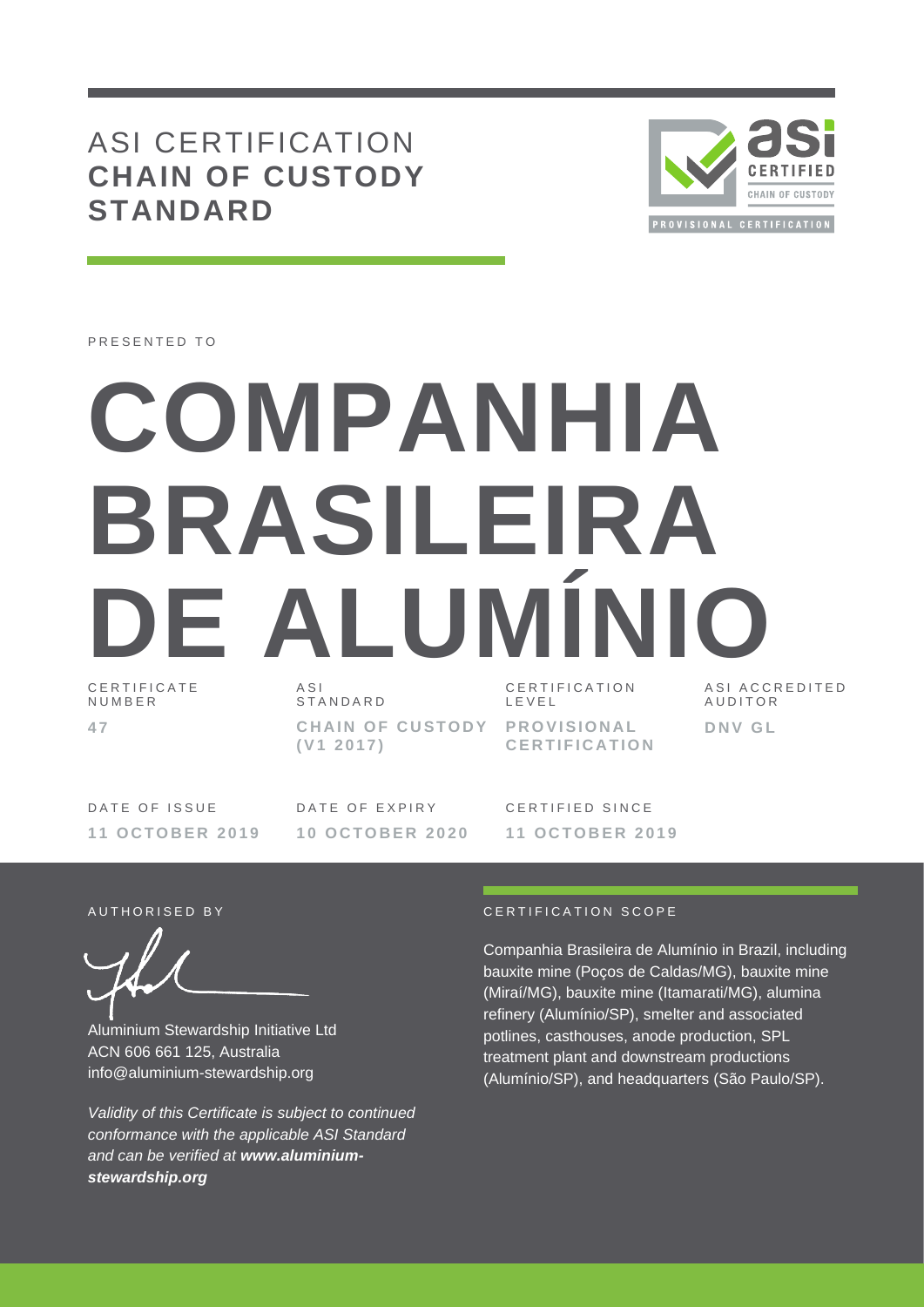# SUMMARY AUDIT REPORT **CHAIN OF CUSTODY STANDARD**

### **OVERVIEW**

| MEMBER NAME                | Companhia Brasileira De Alumínio                                                                                                                                                                                                                                                                                                                                                                                                                                                                |
|----------------------------|-------------------------------------------------------------------------------------------------------------------------------------------------------------------------------------------------------------------------------------------------------------------------------------------------------------------------------------------------------------------------------------------------------------------------------------------------------------------------------------------------|
| ENTITY NAME                | Companhia Brasileira De Alumínio                                                                                                                                                                                                                                                                                                                                                                                                                                                                |
| CERTIFICATION<br>SCOPE     | Companhia Brasileira de Alumínio in Brazil, including bauxite mine (Poços<br>de Caldas/MG), bauxite mine (Miraí/MG), bauxite mine (Itamarati/MG),<br>alumina refinery (Alumínio/SP), smelter and associated potlines, casthouses,<br>anode production, SPL treatment plant and downstream productions<br>(Alumínio/SP), and headquarters (São Paulo/SP).                                                                                                                                        |
| SUPPLY CHAIN<br>ACTIVITIES | <b>Bauxite Mining</b><br>Alumina Refining<br><b>Aluminium Smelting</b><br>٠<br>Casthouses<br>٠<br>Aluminium Re-melting/Refining<br>Post-Casthouse                                                                                                                                                                                                                                                                                                                                               |
| ASI STANDARD               | Chain of Custody Standard V1                                                                                                                                                                                                                                                                                                                                                                                                                                                                    |
| AUDIT TYPE                 | <b>Certification Audit</b>                                                                                                                                                                                                                                                                                                                                                                                                                                                                      |
| AUDIT FIRM                 | DNV GL                                                                                                                                                                                                                                                                                                                                                                                                                                                                                          |
| AUDIT DATE                 | 24 June 2019 - 15 July 2019                                                                                                                                                                                                                                                                                                                                                                                                                                                                     |
| AUDIT REPORT<br>SUBMISSION | 16 August 2019                                                                                                                                                                                                                                                                                                                                                                                                                                                                                  |
| AUDIT SCOPE                | Headquarter (São Paulo/SP)<br>$\bullet$<br>Bauxite mining (Poços de Caldas/MG)<br>Bauxite mining (Miraí/MG)<br>$\bullet$<br>Bauxite mining (Itamarati/MG)<br>$\bullet$<br>Alumina Refinery (Alumínio/SP)<br>۰<br>Smelter (potlines I to VII) (Alumínio/SP)<br>۰<br>Smelter - Anode production (Alumínio/SP)<br>$\bullet$<br>Smelter - SPL treatment plant (Alumínio/SP)<br>۰<br>Cast House - Ingots production (Alumínio/SP)<br>$\bullet$<br>Cast House - Billets production (Alumínio/SP)<br>۰ |

<u> 1989 - Johann Barnett, martin ba</u>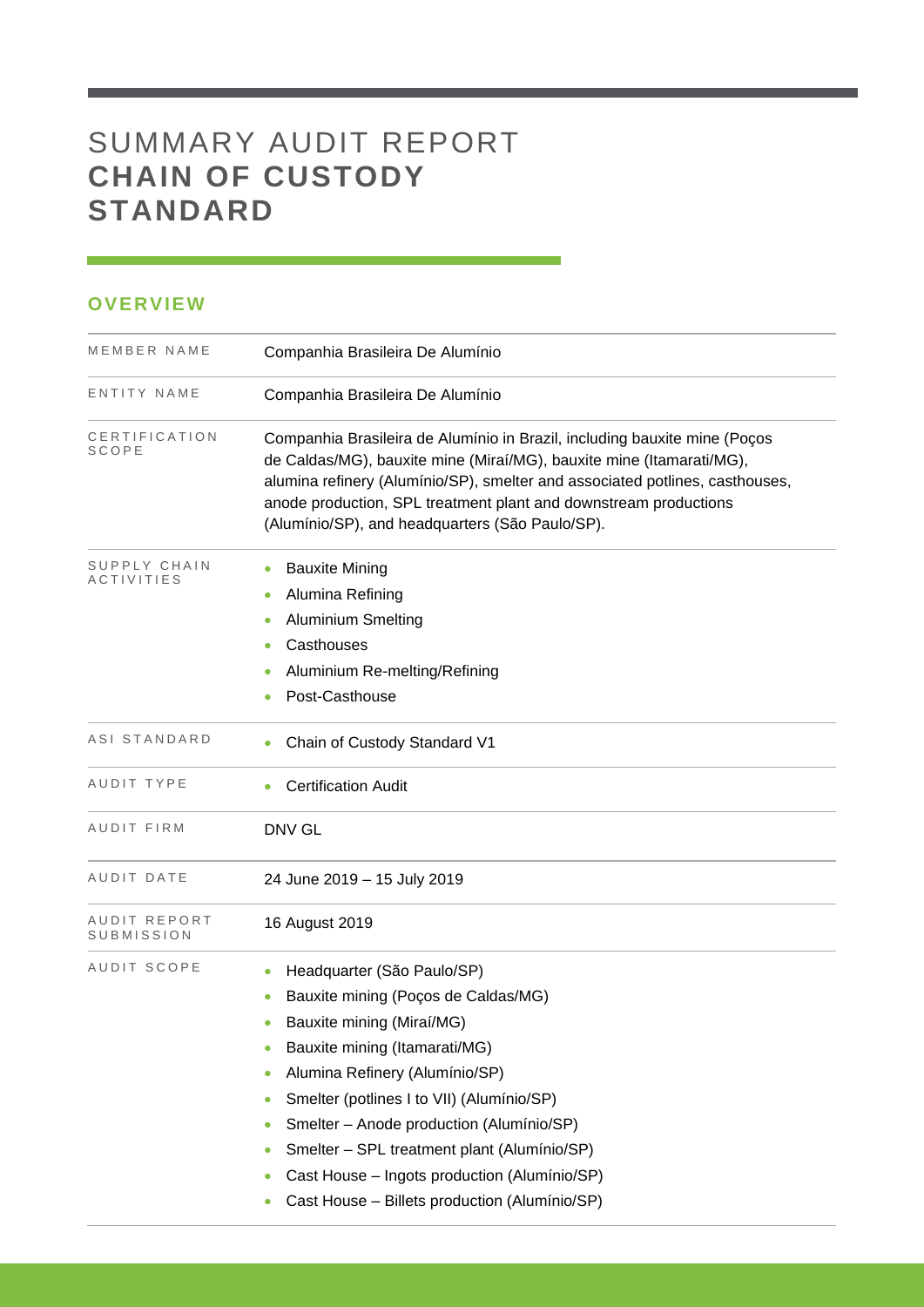|                      | Cast House - Caster rolls production (Alumínio/SP)<br>۰                                                                                                                                            |  |  |  |  |
|----------------------|----------------------------------------------------------------------------------------------------------------------------------------------------------------------------------------------------|--|--|--|--|
|                      | Cast House - Plate sheets production (Alumínio/SP)<br>$\bullet$                                                                                                                                    |  |  |  |  |
|                      | Cast House - Scrap consumption (Alumínio/SP)<br>$\bullet$                                                                                                                                          |  |  |  |  |
|                      | Downstream - Sheets production (Alumínio/SP)<br>۰                                                                                                                                                  |  |  |  |  |
|                      | Downstream - Foils production (Alumínio/SP)<br>$\bullet$                                                                                                                                           |  |  |  |  |
|                      | Downstream - Aseptic packaging Foil Production (Alumínio/SP)<br>$\bullet$                                                                                                                          |  |  |  |  |
|                      | Downstream - Flexible Packaging Foil Production (Alumínio/SP)<br>$\bullet$                                                                                                                         |  |  |  |  |
|                      | Downstream - Automotive Fin Stock Production (Alumínio/SP)<br>$\bullet$                                                                                                                            |  |  |  |  |
|                      | Downstream - Industrial HVAC Fin Stock Production (Alumínio/SP)<br>۰                                                                                                                               |  |  |  |  |
|                      | Downstream - Laminated packaging Foil production (Alumínio/SP)<br>$\bullet$                                                                                                                        |  |  |  |  |
|                      | Downstream - Extruded Proflies Production (Alumínio/SP)<br>$\bullet$                                                                                                                               |  |  |  |  |
|                      | Downstream - Painted Extruded Profiles Production (Alumínio/SP)<br>$\bullet$                                                                                                                       |  |  |  |  |
|                      | Downstream - Anodized Extruded Profiles Production (Alumínio/SP)<br>$\bullet$                                                                                                                      |  |  |  |  |
|                      | Supply chain activities included in the audit scope:                                                                                                                                               |  |  |  |  |
|                      | <b>Bauxite Mining</b><br>$\bullet$                                                                                                                                                                 |  |  |  |  |
|                      | Alumina Refining<br>$\bullet$                                                                                                                                                                      |  |  |  |  |
|                      | <b>Aluminium Smelting</b><br>$\bullet$                                                                                                                                                             |  |  |  |  |
|                      | Casthouses<br>$\bullet$                                                                                                                                                                            |  |  |  |  |
|                      | Aluminium Re-melting/Refining<br>$\bullet$                                                                                                                                                         |  |  |  |  |
|                      | Post-Casthouse<br>$\bullet$                                                                                                                                                                        |  |  |  |  |
|                      | Relevant criteria from the ASI Chain of Custody Standard were included in<br>the audit scope.                                                                                                      |  |  |  |  |
| AUDIT<br>OUTCOME     | <b>Provisional Certification</b><br>$\bullet$                                                                                                                                                      |  |  |  |  |
| AUDIT<br>METHODOLOGY | The Auditors confirm that:                                                                                                                                                                         |  |  |  |  |
| DECLARATION          | The information provided by the Entity is true and accurate to the best<br>M<br>knowledge of the Auditor(s) preparing this report.                                                                 |  |  |  |  |
|                      | $\blacksquare$ The findings are based on verified Objective Evidence relevant to the<br>time period for the Audit, traceable and unambiguous.                                                      |  |  |  |  |
|                      | $\blacksquare$ The Audit Scope and audit methodology are sufficient to establish<br>confidence that the findings are indicative of the performance of the<br>Entity's defined Certification Scope. |  |  |  |  |
|                      | $\blacksquare$ The Auditor(s) have acted in a manner deemed ethical, truthful, accurate<br>professional, independent and objective.                                                                |  |  |  |  |

an<br>Barat

| CERTIFICATION<br>PERIOD | 11 October 2019 – 10 October 2020 |
|-------------------------|-----------------------------------|
| NEXT AUDIT<br>TYPE      | Surveillance Audit                |
| NEXT AUDIT<br>DUE DATE  | 10 April 2020                     |
| CERTIFICATION<br>NUMBER | 47                                |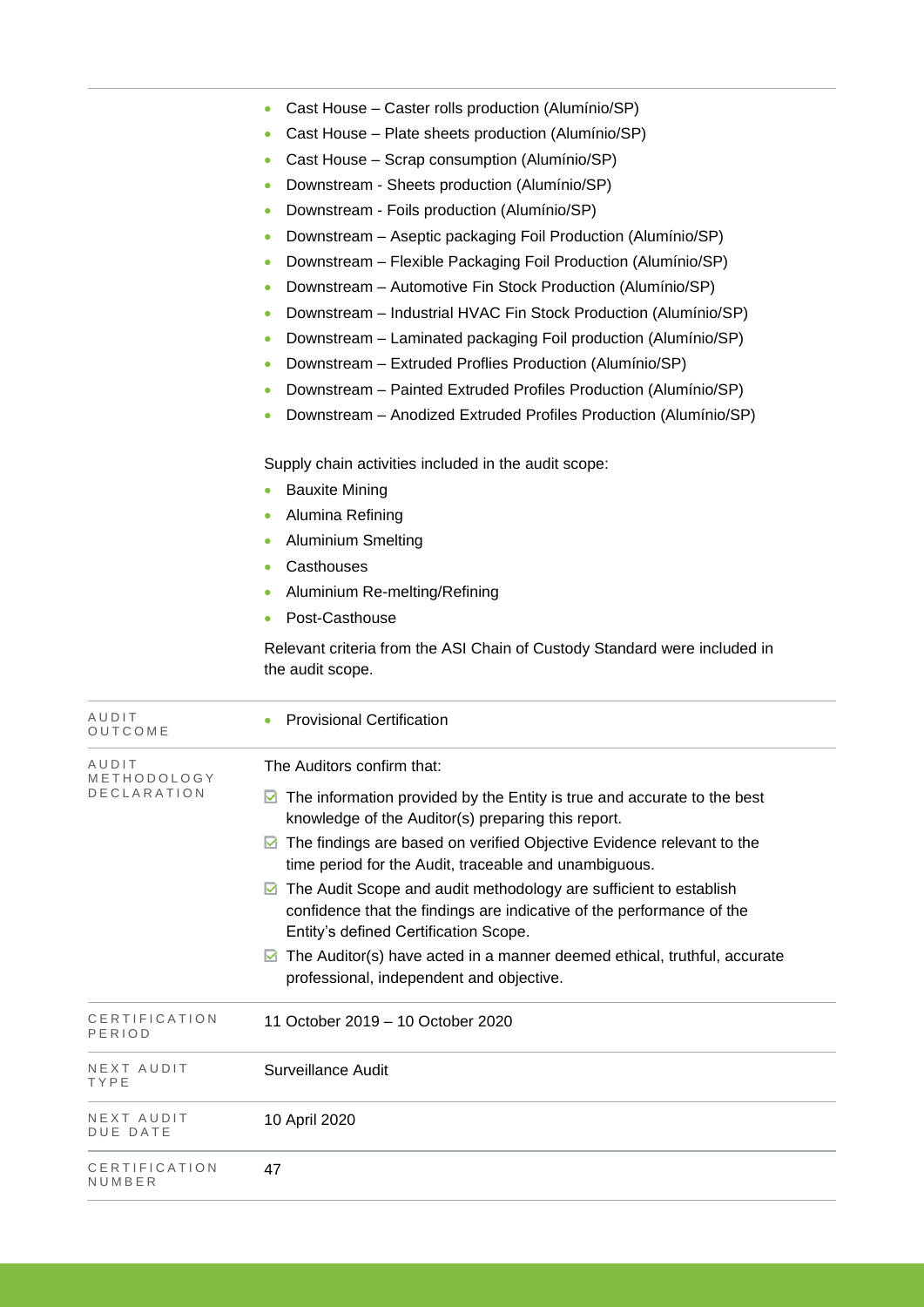## **SUMMARY OF FINDINGS**

| <b>CRITERION</b>                              | <b>RATING</b>            | COMMENT                                                                                                                                                                                                                                                                                                                                                                                                                                                                                       |  |
|-----------------------------------------------|--------------------------|-----------------------------------------------------------------------------------------------------------------------------------------------------------------------------------------------------------------------------------------------------------------------------------------------------------------------------------------------------------------------------------------------------------------------------------------------------------------------------------------------|--|
| MANAGEMENT SYSTEM AND RESPONSIBILITIES        |                          |                                                                                                                                                                                                                                                                                                                                                                                                                                                                                               |  |
| 1.1 ASI membership                            | Conformance              | CBA is listed under the Production and<br>Transformation membership class:<br>https://aluminium-stewardship.org/about-asi/asi-<br>members/companhia-brasileira-de-aluminio/                                                                                                                                                                                                                                                                                                                   |  |
| 1.2 Management system                         | Conformance              | CBA has a Management System that addresses all<br>applicable requirements of the Chain of Custody<br>Standard. The procedure describes the objectives,<br>governance model, scope, responsibilities and<br>handling of ASI CoC and Non-CoC Materials,<br>including calculation methods for the Material<br>Accounting System. CBA has an integrated supply<br>chain, and owns a direct control of facilities from<br>Bauxite Mine, Alumina production to Casting and<br>Downstream processes. |  |
| 1.3 Management system reviews                 | Conformance              | CBA conducts periodic reviews of its ASI CoC<br>Management System, including monthly checks of<br>the quantities of CoC and Non-CoC Materials, as<br>well as senior management reviews on an annual<br>basis. The periodic reviews and updates were<br>defined by the operational procedure.                                                                                                                                                                                                  |  |
| 1.4 Management representative                 | Conformance              | CBA nominated Senior Management Representative<br>as having overall responsibility for the ASI Chain of<br>Custody (CoC) Standard. CBA also identified a<br>cross-functional operational team who will be<br>responsible for the operational implementation of the<br>CoC Standard.                                                                                                                                                                                                           |  |
| 1.5 Training                                  | Conformance              | CBA developed and implemented communication<br>and training measures that make relevant personnel<br>aware of and competent in their responsibilities<br>under the CoC Standard. Adequate training was<br>provided to the CoC operational team.                                                                                                                                                                                                                                               |  |
| 1.6 Record keeping                            | Conformance              | CBA maintains up-to-date records covering all<br>applicable requirements of the CoC Standard. The<br>Entity's standard operating procedure defines the<br>record retention time of five years as defined in the<br>ASI CoC criterion.                                                                                                                                                                                                                                                         |  |
| 1.7a Reporting to ASI (Inputs and<br>Outputs) | <b>Not</b><br>Applicable | Not applicable for the first Certification Audit.                                                                                                                                                                                                                                                                                                                                                                                                                                             |  |
| 1.7b Reporting to ASI (Input<br>Percentage)   | <b>Not</b><br>Applicable | Not applicable for the first Certification Audit.                                                                                                                                                                                                                                                                                                                                                                                                                                             |  |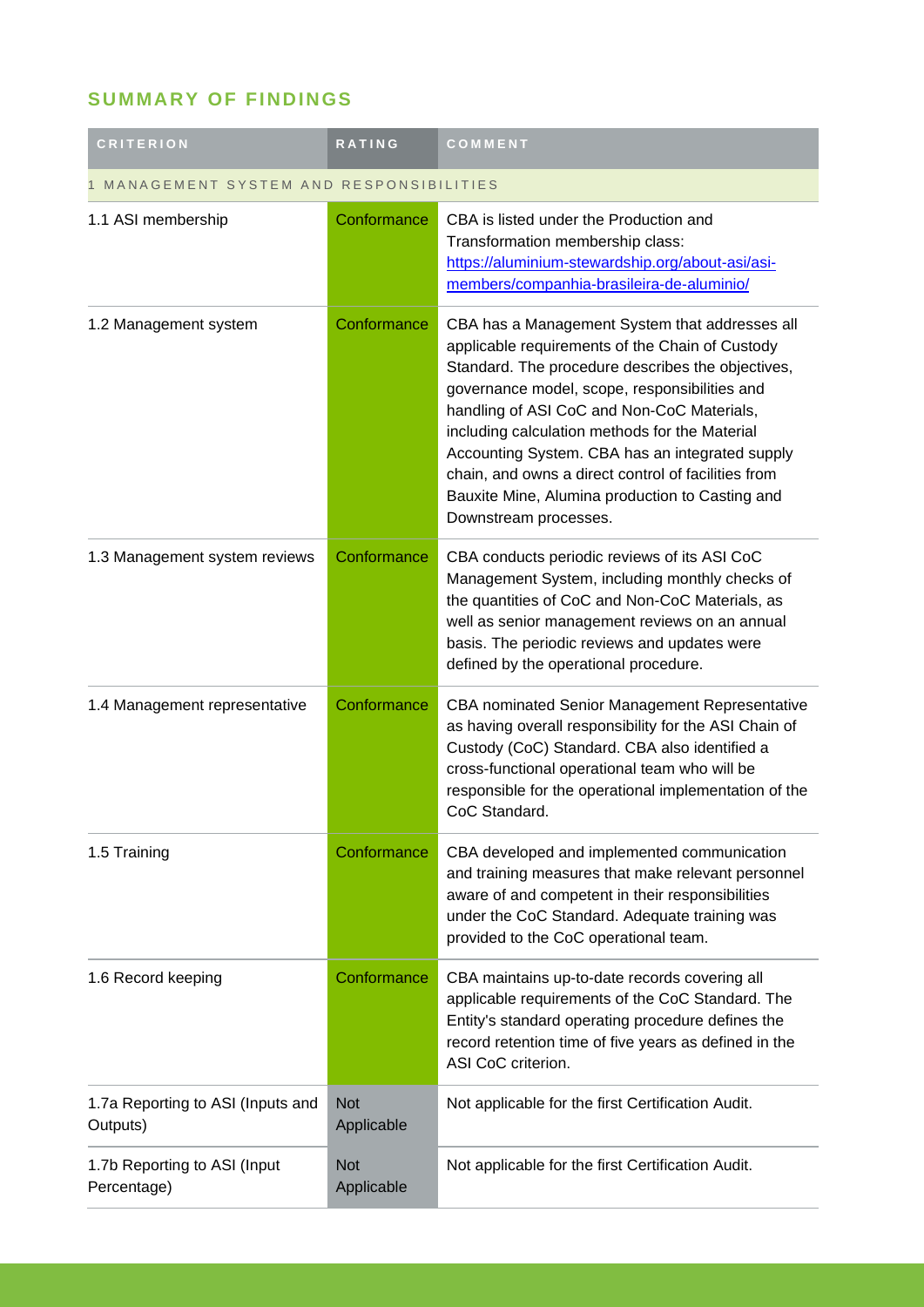| <b>CRITERION</b>                                                 | <b>RATING</b>            | COMMENT                                                                         |
|------------------------------------------------------------------|--------------------------|---------------------------------------------------------------------------------|
| 1.7c Reporting to ASI (Positive<br>Balance)                      | <b>Not</b><br>Applicable | Not applicable for the first Certification Audit.                               |
| 1.7d Reporting to ASI (Internal<br>Overdraw)                     | <b>Not</b><br>Applicable | Not applicable for the first Certification Audit.                               |
| 1.7e Reporting to ASI (Eligible<br>Scrap)                        | <b>Not</b><br>Applicable | Not applicable for the first Certification Audit.                               |
| 1.7f Reporting to ASI (ASI<br>Credits from Casthouses)           | <b>Not</b><br>Applicable | Not applicable for the first Certification Audit.                               |
| 1.7g Reporting to ASI (ASI<br>Credits purchased)                 | <b>Not</b><br>Applicable | Not applicable for the first Certification Audit.                               |
| 2 OUTSOURCING CONTRACTORS                                        |                          |                                                                                 |
| 2.1 Outsourcing Contractors in<br><b>CoC Certification Scope</b> | <b>Not</b><br>Applicable | No outsourcing contractors are used in the Entity's<br>CoC Certification Scope. |
| 2.2a Control of CoC Material                                     | <b>Not</b><br>Applicable | No outsourcing contractors are used in the Entity's<br>CoC Certification Scope. |
| 2.2b No further outsourcing                                      | <b>Not</b><br>Applicable | No outsourcing contractors are used in the Entity's<br>CoC Certification Scope. |
| 2.2c Risk assessment                                             | <b>Not</b><br>Applicable | No outsourcing contractors are used in the Entity's<br>CoC Certification Scope. |
| 2.3 Output Quantity                                              | <b>Not</b><br>Applicable | No outsourcing contractors are used in the Entity's<br>CoC Certification Scope. |
| 2.4 Verification and record-<br>keeping                          | <b>Not</b><br>Applicable | No outsourcing contractors are used in the Entity's<br>CoC Certification Scope. |
| 2.5 Error management                                             | <b>Not</b><br>Applicable | No outsourcing contractors are used in the Entity's<br>CoC Certification Scope. |

#### 3 PRIMARY ALUMINIUM: CRITERIA FOR ASI BAUXITE, ASI ALUMINA AND ASI LIQUID **METAL**

| 3.1a CoC Certification Scope -<br><b>Bauxite Mining</b> | Conformance | CBA Bauxite Mining Units (Poços de Caldas,<br>Itamarati de Minas and Miraí Mining Units) are ASI<br>Performance Standard certified and are within the<br>Entity's CoC certification scope. CBA maintains<br>robust controls in its Material Accounting System to<br>handle CoC and Non-CoC Bauxite Materials. More<br>information about the locations at which CBA<br>operates can be found in the link below:<br>http://www.cba.com.br/en/cba/onde-estamos |
|---------------------------------------------------------|-------------|-------------------------------------------------------------------------------------------------------------------------------------------------------------------------------------------------------------------------------------------------------------------------------------------------------------------------------------------------------------------------------------------------------------------------------------------------------------|
| 3.1b ASI Performance Standard<br>- Bauxite Mining       | Conformance | CBA Bauxite Mining Units (Poços de Caldas,<br>Itamarati de Minas and Miraí Mining Units) are ASI                                                                                                                                                                                                                                                                                                                                                            |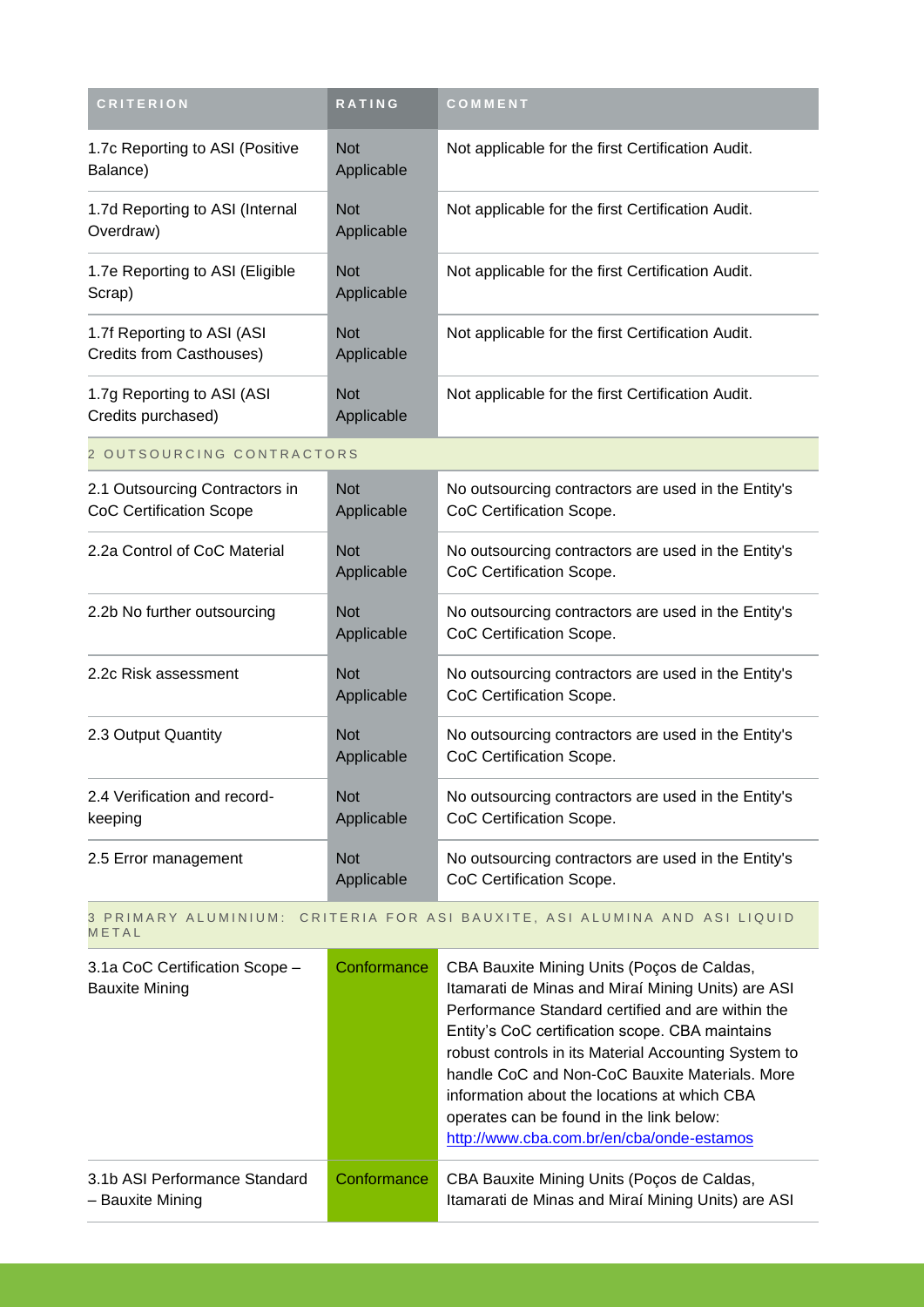| <b>CRITERION</b>                                                 | RATING                   | COMMENT                                                                                                                                                                                                                                                                                                                                                                                                                                               |
|------------------------------------------------------------------|--------------------------|-------------------------------------------------------------------------------------------------------------------------------------------------------------------------------------------------------------------------------------------------------------------------------------------------------------------------------------------------------------------------------------------------------------------------------------------------------|
|                                                                  |                          | Performance Standard certified and are within the<br>Entity's CoC certification scope. CBA maintains<br>robust controls in its Material Accounting System to<br>handle CoC and Non-CoC Bauxite Materials. More<br>information about the locations at which CBA<br>operates can be found in the link below:<br>http://www.cba.com.br/en/cba/onde-estamos                                                                                               |
| 3.2a CoC Certification Scope -<br>Alumina Refining               | Conformance              | Alumina Refining process is taking place at CBA's<br>Aluminio Unit (SP) Plant which is included in the<br>Entity's CoC Certification Scope.                                                                                                                                                                                                                                                                                                           |
| 3.2b ASI Performance Standard<br>- Alumina Refining              | Conformance              | Alumina is produced at CBA's Aluminio Unit (SP)<br>Plant which is included in the Entity's Performance<br>Standard certification scope. The ASI Performance<br>Standard certificate is available on the ASI website.                                                                                                                                                                                                                                  |
| 3.3a CoC Certification Scope -<br>Aluminium Smelting             | Conformance              | Liquid Metal is produced at CBA's Aluminio Unit (SP)<br>Plant which is included in the Entity's CoC<br>Certification Scope.                                                                                                                                                                                                                                                                                                                           |
| 3.3b ASI Performance Standard<br>- Aluminium Smelting            | Conformance              | Liquid Metal is produced at CBA's Alumínio Unit<br>(SP) Plant which is included in the Entity's ASI<br>Performance Standard Certification Scope.                                                                                                                                                                                                                                                                                                      |
|                                                                  |                          | 4 RECYCLED ALUMINIUM: CRITERIA FOR ELIGIBLE SCRAP AND ASI LIQUID METAL                                                                                                                                                                                                                                                                                                                                                                                |
| 4.1a CoC Certification Scope -<br>Aluminium Re-Melting/Refining  | Conformance              | Internal scrap is designated as ASI Eligible Input,<br>produced at CBA's Alumínio Unit (SP) Plant which is<br>included in the Entity's Chain of Custody certification<br>scope. The Aluminio factory is also certified against<br>the ASI Performance Standard. CBA has robust<br>processes in place to monitor the quantities of<br>Recycled Aluminium and designated Eligible Inputs<br>and Non-CoC Materials on its Material Accounting<br>System. |
| 4.1b ASI Performance Standard<br>- Aluminium Re-Melting/Refining | Conformance              | Recycled Aluminium (internal scrap) is produced at<br>CBA's Alumínio Unit (SP) Plant which is included in<br>the Entity's ASI Performance Standard Certification<br>Scope. Please see the ASI website for the<br>corresponding certificate.                                                                                                                                                                                                           |
| 4.2a Pre-Consumer Scrap and<br>Dross                             | <b>Not</b><br>Applicable | CBA is not utilising Pre-consumer scrap and Dross<br>as designated CoC Materials. Dross is treated<br>externally. Pre-consumer scrap is included under<br>external scrap, Non-CoC Material. This was<br>evidenced on the Material Accounting System.                                                                                                                                                                                                  |
| 4.2b Post-Consumer Scrap                                         | <b>Not</b><br>Applicable | Post-consumer scrap is not accounted for as Eligible<br>Scrap by CBA's Material Accounting System. Further                                                                                                                                                                                                                                                                                                                                            |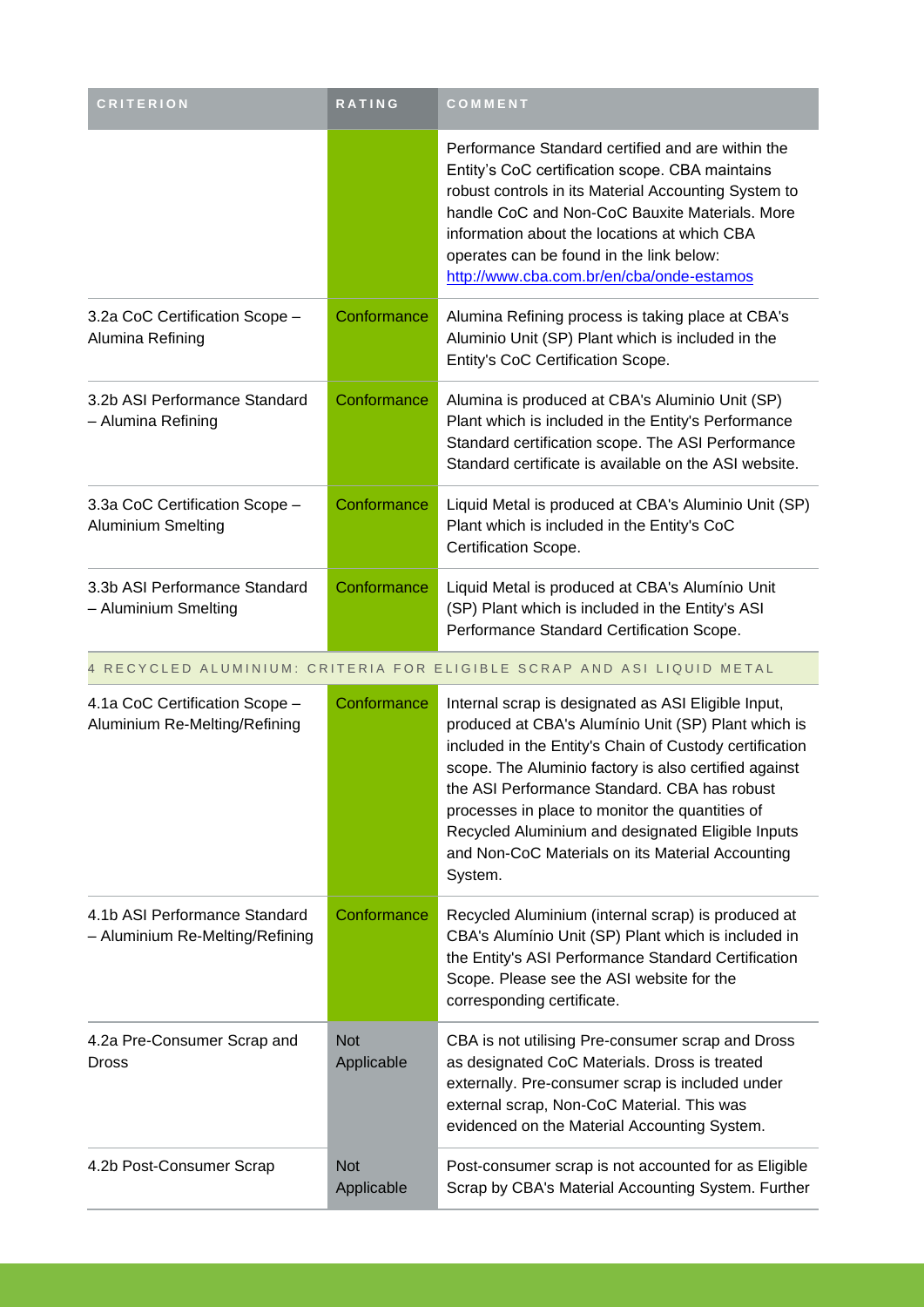| <b>CRITERION</b>                                  | <b>RATING</b>            | COMMENT                                                                                                                                                                                                                                                                                                                                             |
|---------------------------------------------------|--------------------------|-----------------------------------------------------------------------------------------------------------------------------------------------------------------------------------------------------------------------------------------------------------------------------------------------------------------------------------------------------|
|                                                   |                          | details on CBA's Supplier Due Diligence is included<br>under criteria 7. Due Diligence.                                                                                                                                                                                                                                                             |
| 4.3a Supplier records                             | <b>Not</b><br>Applicable | This criterion is not applicable to the Entity's<br>certification scope, since the scope refers to a<br>primary aluminium chain of custody. External scrap<br>is designated as Non-CoC Material in the Entity's<br>Material Accounting System. For more detail, please<br>see criteria 7. Due Diligence on how CBA engages<br>with scrap suppliers. |
| 4.3b Cash payments                                | <b>Not</b><br>Applicable | Not applicable as no cash payments are made.                                                                                                                                                                                                                                                                                                        |
| 5 CASTHOUSES: CRITERIA FOR ASI ALUMINIUM          |                          |                                                                                                                                                                                                                                                                                                                                                     |
| 5.1a CoC Certification Scope -<br>Casthouses      | Conformance              | CBA is producing Casthouse Products from primary<br>aluminium and recycled aluminium at its Alumínio<br>Unit (SP) Plant which is included in the Entity's CoC<br>Certification Scope.                                                                                                                                                               |
| 5.1b ASI Performance Standard<br>- Casthouses     | Conformance              | Casthouse Products are produced at CBA's<br>Alumínio Unit (SP) Plant which is included in the<br>Entity's ASI Performance Standard Certification<br>Scope.                                                                                                                                                                                          |
| 5.2 Casthouse Products                            | Conformance              | CBA has established processes to enable<br>traceability of Casthouse Products physically printed<br>on the materials, supported by its SAP system which<br>can be directly linked to CBA's Material Accounting<br>System.                                                                                                                           |
| POST-CASTHOUSE: CRITERIA FOR ASI ALUMINIUM        |                          |                                                                                                                                                                                                                                                                                                                                                     |
| 6.1a CoC Certification Scope -<br>Post-Casthouse  | Conformance              | CBA is producing ASI Aluminium internally at the<br>Aluminio Factory which is included in the Entity's<br>certification scope. CBA operates a mass balance<br>system which includes aluminium produced from<br>casting processes to rolling and post-cast house<br>activities.                                                                      |
| 6.1b ASI Performance Standard<br>- Post-Casthouse | Conformance              | The post-cast house processes are taking place at<br>CBA's Aluminio factory which is included in the<br>Entity's ASI Performance Standard certification<br>scope.                                                                                                                                                                                   |
| 6.1c Sourcing ASI Aluminium                       | Conformance              | CBA operates a Material Accounting System based<br>on Mass Balance which tracks the input and output<br>quantities of ASI Aluminium. CBA is currently not<br>sourcing ASI Aluminium from CoC certified entities,<br>and therefore those are accounted for as Non-CoC<br>Materials.                                                                  |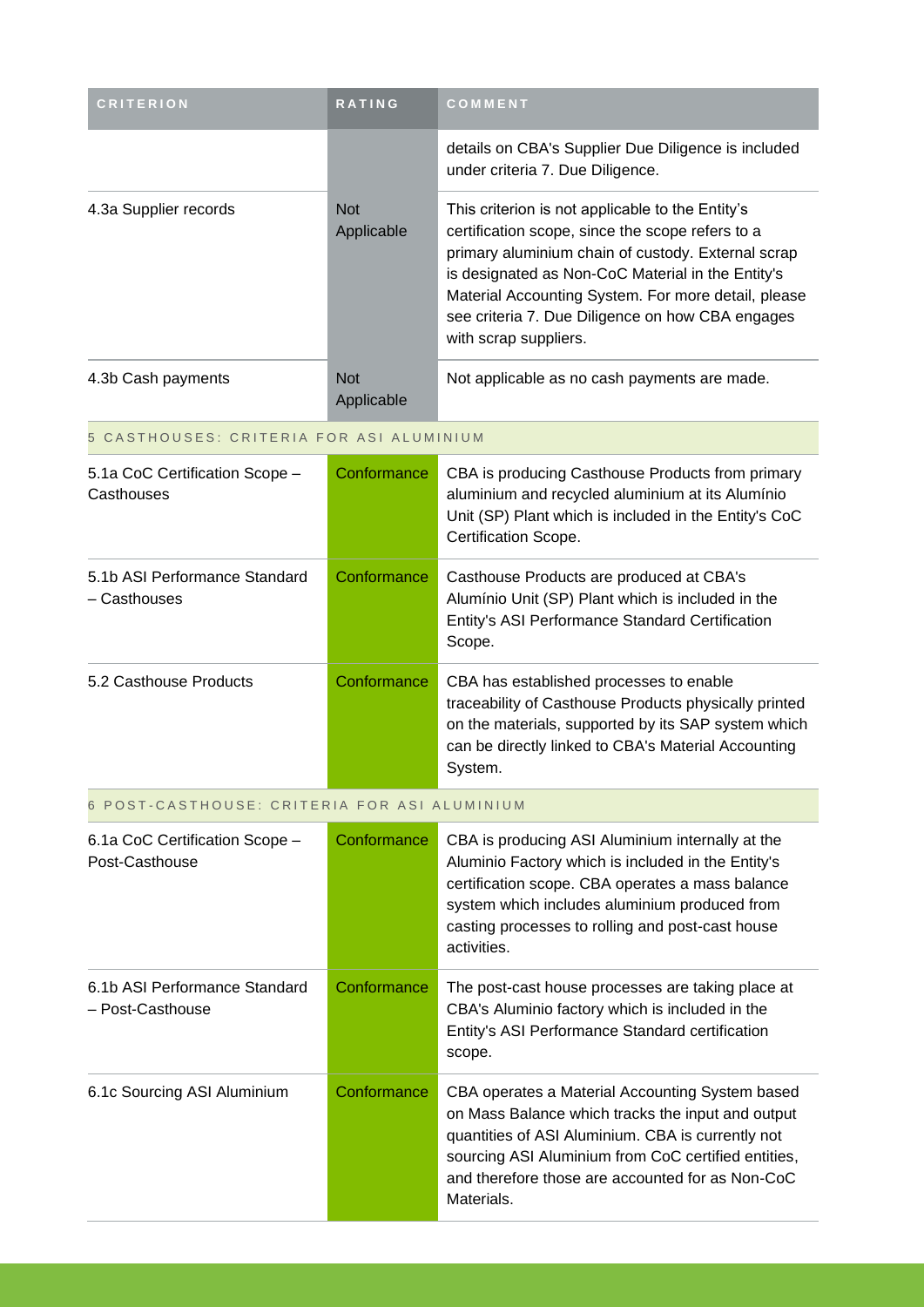| <b>CRITERION</b>                                                               | <b>RATING</b>             | COMMENT                                                                                                                                                                                                                                                                                                                                                                                                                                                                                                                                                         |  |
|--------------------------------------------------------------------------------|---------------------------|-----------------------------------------------------------------------------------------------------------------------------------------------------------------------------------------------------------------------------------------------------------------------------------------------------------------------------------------------------------------------------------------------------------------------------------------------------------------------------------------------------------------------------------------------------------------|--|
| 7 DUE DILIGENCE FOR NON-COC INPUTS AND RECYCLABLE SCRAP MATERIAL               |                           |                                                                                                                                                                                                                                                                                                                                                                                                                                                                                                                                                                 |  |
| 7.1a Responsible sourcing policy<br>(anti-corruption)                          | Conformance               | CBA established a Responsible Sourcing Policy,<br>addressing anti-corruption and bribery. The<br>Responsible Sourcing Policy is being rolled out and<br>communicated to suppliers. The Policy is available<br>from the link below:<br>http://www.cba.com.br/wp-<br>content/uploads/2019/05/CBA-Responsible-<br>Sourcing-Policy.pdf                                                                                                                                                                                                                              |  |
| 7.1b Responsible sourcing policy<br>(responsible sourcing)                     | Conformance               | CBA's Responsible Sourcing Policy is being rolled<br>out and communicated to suppliers. The Policy is<br>available from the link below:<br>http://www.cba.com.br/wp-<br>content/uploads/2019/05/CBA-Responsible-<br>Sourcing-Policy.pdf<br>CBA developed a Supplier Management Strategic<br>Plan, including robust governance of the roll-out of<br>the Responsible Sourcing Policy, supplier<br>assessments and third-party audits, supplier awards<br>and key supplier management. Due diligence is<br>applied prior to starting a new supplier contract.     |  |
| 7.1c Responsible sourcing policy<br>(human rights due diligence)               | Conformance               | <b>CBA's Responsible Sourcing Policy stipulates</b><br>requirements aligned with the UN Guiding Principles<br>on Business and Human Rights, as well as the<br>OECD Due Diligence Guidance for Responsible<br>Supply Chains of Minerals from Conflict-Affected<br>and High-Risk Areas. The Policy is available from<br>the link below:<br>http://www.cba.com.br/wp-<br>content/uploads/2019/05/CBA-Responsible-<br>Sourcing-Policy.pdf<br>The Policy is being rolled out and communicated to<br>suppliers of Non-CoC Material and Recyclable Scrap<br>Materials. |  |
| 7.1d Responsible sourcing policy<br>(conflict affected and high risk<br>areas) | Conformance               | CBA established a Responsible Sourcing Policy<br>which stipulates requirements aligned to ASI<br>requirements on conflict affected and high risk<br>areas:<br>http://www.cba.com.br/wp-<br>content/uploads/2019/05/CBA-Responsible-<br>Sourcing-Policy.pdf<br>CBA also carries out due diligence checks prior to<br>starting commercial relationships with suppliers.                                                                                                                                                                                           |  |
| 7.2 Risk assessment                                                            | Major Non-<br>Conformance | CBA has not yet carried out a risk assessment on its<br>suppliers of Non-CoC Materials and Recyclable<br>Scrap Materials, however the risk assessment was                                                                                                                                                                                                                                                                                                                                                                                                       |  |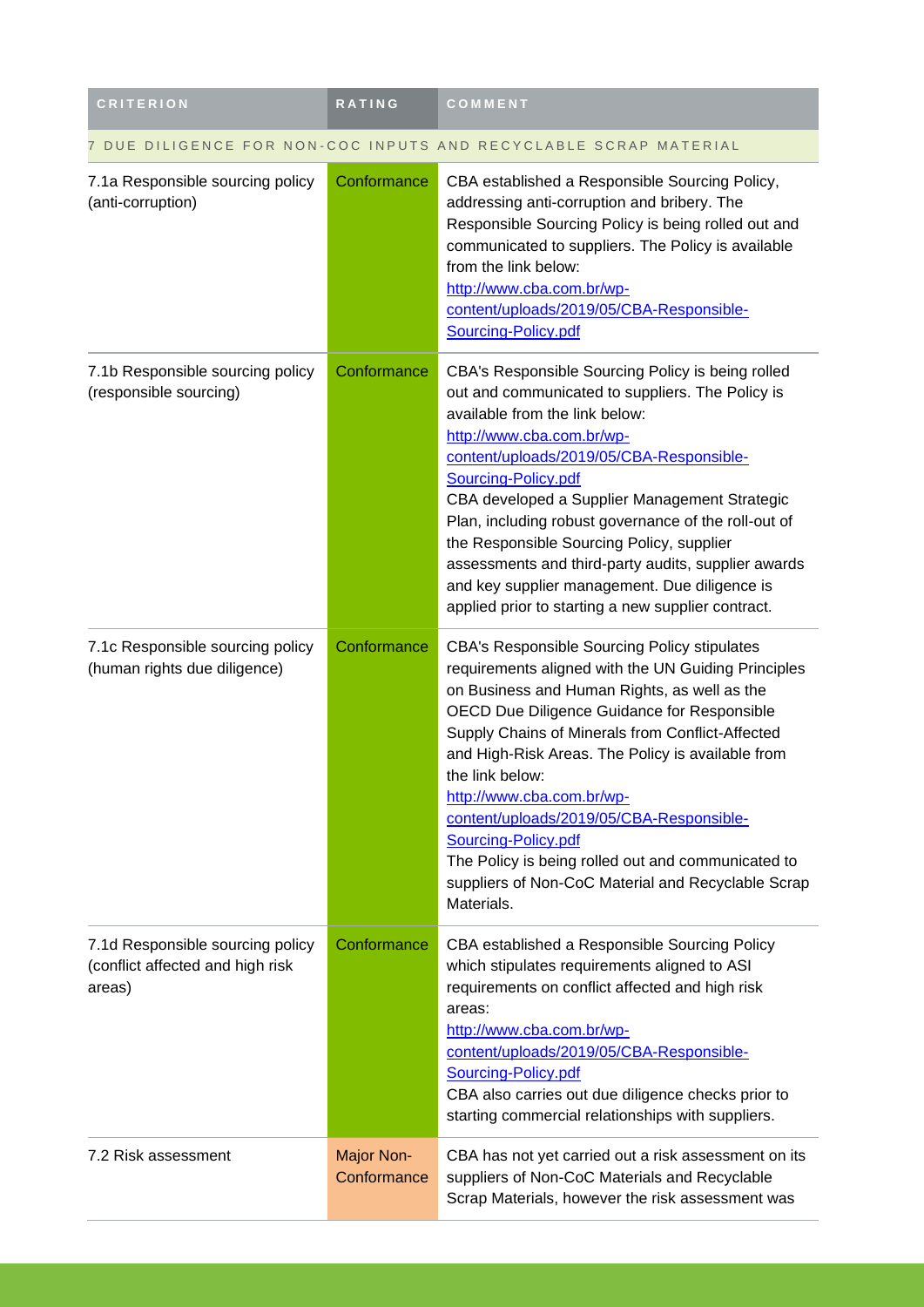| <b>CRITERION</b>                            | RATING                    | COMMENT                                                                                                                                                                                                                                                                                                                                                                                                                                                                                                                                              |
|---------------------------------------------|---------------------------|------------------------------------------------------------------------------------------------------------------------------------------------------------------------------------------------------------------------------------------------------------------------------------------------------------------------------------------------------------------------------------------------------------------------------------------------------------------------------------------------------------------------------------------------------|
|                                             |                           | included in the Entity's Supply Chain Management<br>Strategy and it intends to carry out such an<br>assessment.                                                                                                                                                                                                                                                                                                                                                                                                                                      |
| 7.3 Complaints mechanism                    | Conformance               | If behaviours or practices that violate the provisions<br>of CBA's Responsible Sourcing Policy are found,<br>CBA's suppliers are expected to immediately report<br>the issues to CBA, through their contact person at<br>the Company, via the website www.cba.com.br or<br>the Ethics Line   0800 89 8920791. The Ethics Line<br>enables full confidentiality and anonymous reporting.                                                                                                                                                               |
| <b>MASS BALANCE SYSTEM:</b>                 |                           | COC MATERIAL AND ASI ALUMINIUM                                                                                                                                                                                                                                                                                                                                                                                                                                                                                                                       |
| 8.1 Material Accounting System              | Minor Non-<br>Conformance | CBA's CoC mass balance process provides input<br>quantity as well as output quantity of CoC material<br>and non-CoC material, by mass for each of the<br>aluminium value chain element included in the<br>Entity's CoC certification scope (including Bauxite<br>Mine, Refinery, Smelting, Casting, and Downstream<br>processes).<br>However, the Material Accounting System was not<br>yet trialled with test Input and Output Quantities to<br>ensure it is effective. Audit trail and evidence should<br>be kept for the next surveillance audit. |
| 8.2a Post-Consumer Scrap                    | Conformance               | CBA has a Material Accounting System developed<br>to govern and report on the Input Quantity of Post-<br>Consumer Scrap.                                                                                                                                                                                                                                                                                                                                                                                                                             |
| 8.2b Pre-Consumer Scrap (total)             | Conformance               | CBA has a Material Accounting System developed<br>to govern and report on Input Quantity of Pre-<br>Consumer Scrap.                                                                                                                                                                                                                                                                                                                                                                                                                                  |
| 8.2c Pre-Consumer Scrap<br>(Eligible Scrap) | Conformance               | Eligible scrap is calculated by CBA as per ASI CoC<br>Guidance. No CoC-certified pre-consumer scrap was<br>yet received from clients, thus pre-consumer scrap is<br>currently accounted for under Non-CoC Quantities.                                                                                                                                                                                                                                                                                                                                |
| 8.3 Material Accounting Period              | Conformance               | The Material Accounting Period was defined in the<br>management system and will include the calendar<br>year.                                                                                                                                                                                                                                                                                                                                                                                                                                        |
| 8.4 Input Percentage                        | Conformance               | CBA calculates and records the Input Percentage for<br>a given Material Accounting Period. The Entity's<br>input percentage calculations are aligned with ASI<br>CoC requirements. The Entity uses consistent units<br>(tonnes) and adequate material conversion rates in<br>its calculations. CBA's CoC mass balance provides<br>Input Quantity as well as Output Quantity of CoC<br>Material and Non-CoC Material, by mass for each of                                                                                                             |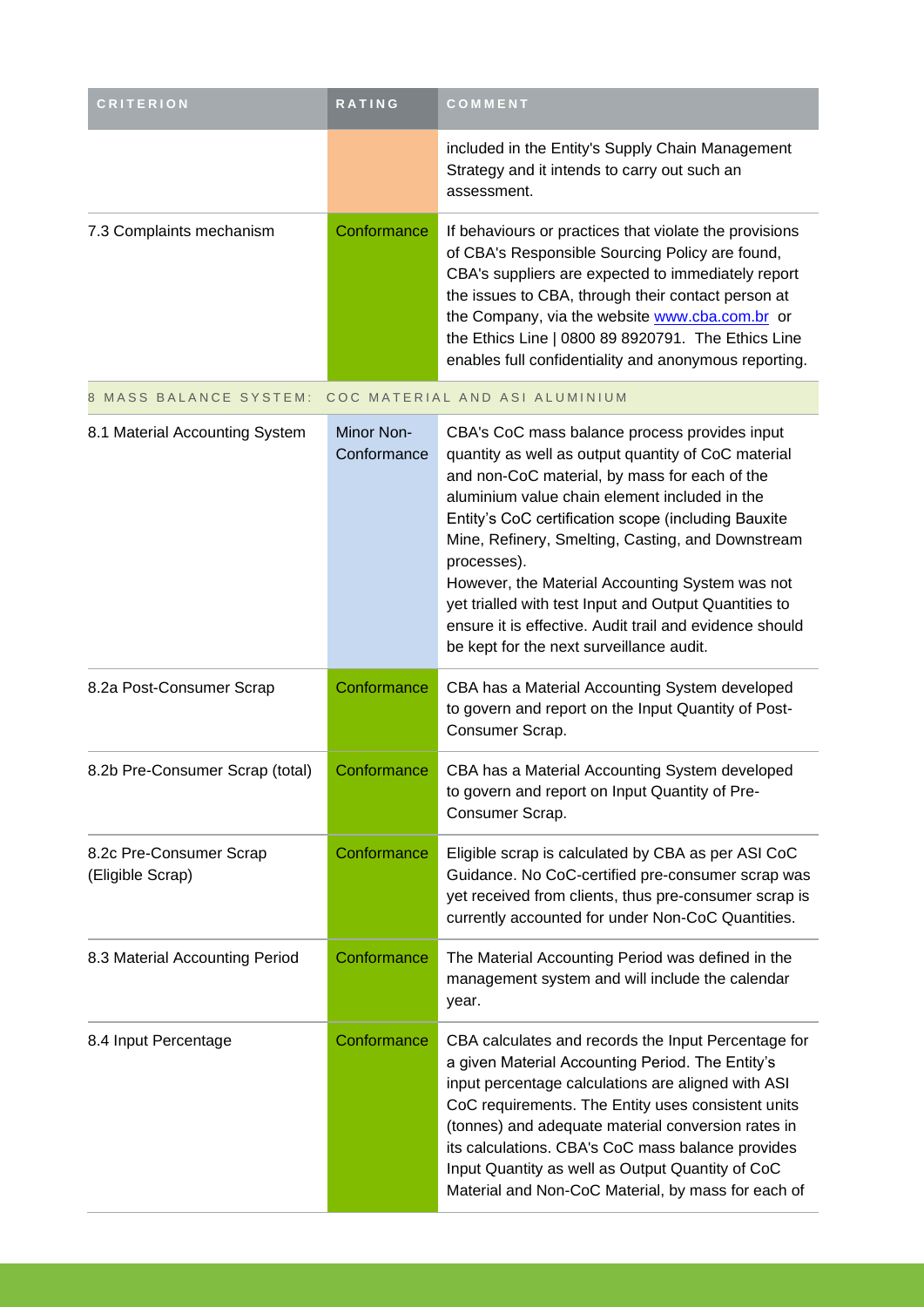| <b>CRITERION</b>                                            | RATING                   | COMMENT                                                                                                                                                                                                                                                                                                                                                                  |
|-------------------------------------------------------------|--------------------------|--------------------------------------------------------------------------------------------------------------------------------------------------------------------------------------------------------------------------------------------------------------------------------------------------------------------------------------------------------------------------|
|                                                             |                          | the aluminium chain value included in the Entity's<br>CoC certification scope.                                                                                                                                                                                                                                                                                           |
| 8.5 Input Percentage (Aluminium<br>Re-Melting and Refining) | Conformance              | The Entity recorded Eligible Scrap Quantities in line<br>with ASI CoC Standard requirements. Eligible scrap<br>included the internal scrap that is generated at the<br>Aluminio Factory in downstream processes. All<br>external scrap and pre-consumer scrap was<br>recorded under Non-CoC Input.                                                                       |
| 8.6 Output Quantity<br>determination                        | Conformance              | Output Quantities are determined by mass based on<br>the Input Percentage for all aluminium value chain<br>stages included in CBA's certification scope, aligned<br>to the ASI Chain of Custody Standard.                                                                                                                                                                |
| 8.7 Output Quantity designation                             | Conformance              | CBA's Output Quantity is designated as 100% CoC<br>material, and the Entity's Mass Balance System is<br>designed to control this. CBA has an SAP system<br>which enables full traceability of materials. It was<br>noted that the effectiveness of the system has not<br>yet been tested. Please refer to the Non-<br>conformance under 8.1.                             |
| 8.8 Output Quantity - Pre-<br><b>Consumer Scrap</b>         | <b>Not</b><br>Applicable | CBA is not producing Pre-consumer Scrap in its<br>operations - all Eligible scrap is consumed internally.                                                                                                                                                                                                                                                                |
| 8.9 Outputs not exceed inputs                               | Conformance              | The Material Accounting System showed that the<br>total output of CoC Material and/or Eligible Scrap<br>does not proportionally exceed the Input Percentage<br>as applied to total input of CoC Material and/or<br>Eligible Scrap over the Material Accounting Period.<br>The mass balance system allows for traceability of<br>materials through the production stages. |
| 8.10a Internal Overdraws (not<br>exceed 20%)                | Conformance              | Requirements for Internal Overdraw were<br>documented in the ASI Chain of Custody manual<br>and relevant personnel was trained on the<br>application of this rule. The monthly reviews of ASI<br>CoC Input and Output Materials will ensure that the<br>rules are applied and controlled.                                                                                |
| 8.10b Internal Overdraws (not<br>exceed affected amount)    | Conformance              | Requirements for Internal Overdraw were<br>documented in the ASI Chain of Custody manual<br>(PO_VM_AL_PCP_006) and relevant personnel was<br>trained on the application of this rule. The monthly<br>reviews of ASI CoC Input and Output Materials will<br>ensure that the rules are applied and controlled.                                                             |
| 8.10c Internal Overdraws (period<br>to make up)             | Conformance              | Requirements for Internal Overdraw were<br>documented in the ASI Chain of Custody manual,<br>including the requirement that the Internal Overdraw                                                                                                                                                                                                                        |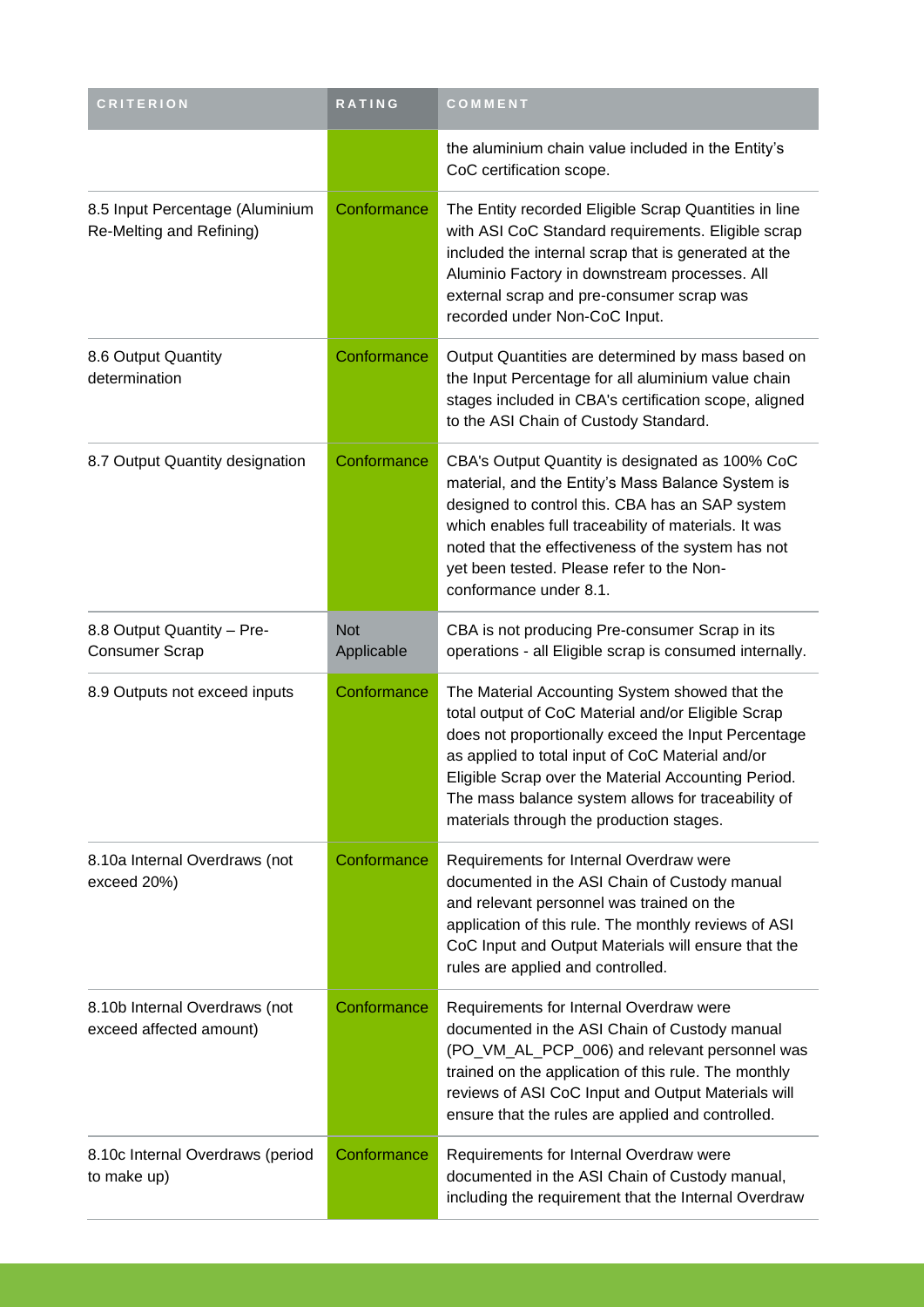| <b>CRITERION</b>                       | RATING      | COMMENT                                                                                                                                                                                                                                                                                                                                                                                                                                                                                 |
|----------------------------------------|-------------|-----------------------------------------------------------------------------------------------------------------------------------------------------------------------------------------------------------------------------------------------------------------------------------------------------------------------------------------------------------------------------------------------------------------------------------------------------------------------------------------|
|                                        |             | shall be made up within the subsequent Material<br>Accounting Period. Relevant personnel were trained<br>on the application of this rule. The monthly reviews<br>of ASI CoC Input and Output Materials will ensure<br>that the rules are applied and controlled.                                                                                                                                                                                                                        |
| 8.11a Positive Balance (carry<br>over) | Conformance | Requirements for Positive Balance were<br>documented in the ASI Chain of Custody manual,<br>including the requirement that the Material<br>Accounting System must clearly identify any carry<br>over of a Positive Balance. Relevant personnel were<br>trained on the application of this rule. The monthly<br>reviews of ASI CoC Input and Output Materials will<br>ensure that the rules are applied and controlled.                                                                  |
| 8.11b Positive Balance (expiry)        | Conformance | Requirements for Positive Balance expiry were<br>documented in the ASI Chain of Custody manual<br>(PO_VM_AL_PCP_006). Relevant personnel were<br>trained on the application of this rule. The monthly<br>reviews of ASI CoC Input and Output Materials will<br>ensure that the rules are applied and controlled.                                                                                                                                                                        |
| 9 ISSUING COC DOCUMENTS                |             |                                                                                                                                                                                                                                                                                                                                                                                                                                                                                         |
| 9.1 Shipments and transfers            | Conformance | CBA ensures that a CoC Document accompanies<br>each shipment or transfer of CoC Material<br>dispatched to other CoC Certified Entities (No<br>Outsourcing Contractors are used). CBA will include<br>CoC information in the accompanying invoice to the<br>CoC Certified Entities. As there has been no<br>shipment and transfer of CoC Material, the<br>effectiveness of these documents and records will<br>be assessed at the next surveillance audit.                               |
| 9.2a Date of issue                     | Conformance | CBA ensures that a CoC Document accompanies<br>each shipment or transfer of CoC Material<br>dispatched to other CoC Certified Entities (No<br>Outsourcing Contractors are used). CBA will<br>integrate CoC information in the accompanying<br>invoice to the CoC Certified Entities, including Date<br>of Issue. As there has been no shipment and<br>transfer of CoC Material, the effectiveness of these<br>documents and records will be assessed at the next<br>surveillance audit. |
| 9.2b Reference number                  | Conformance | CBA ensures that a CoC Document accompanies<br>each shipment or transfer of CoC Material<br>dispatched to other CoC Certified Entities (No<br>Outsourcing Contractors are used). CBA will<br>integrate CoC information in the accompanying<br>invoice to the CoC Certified Entities, including<br>Reference number. The Reference number will be                                                                                                                                        |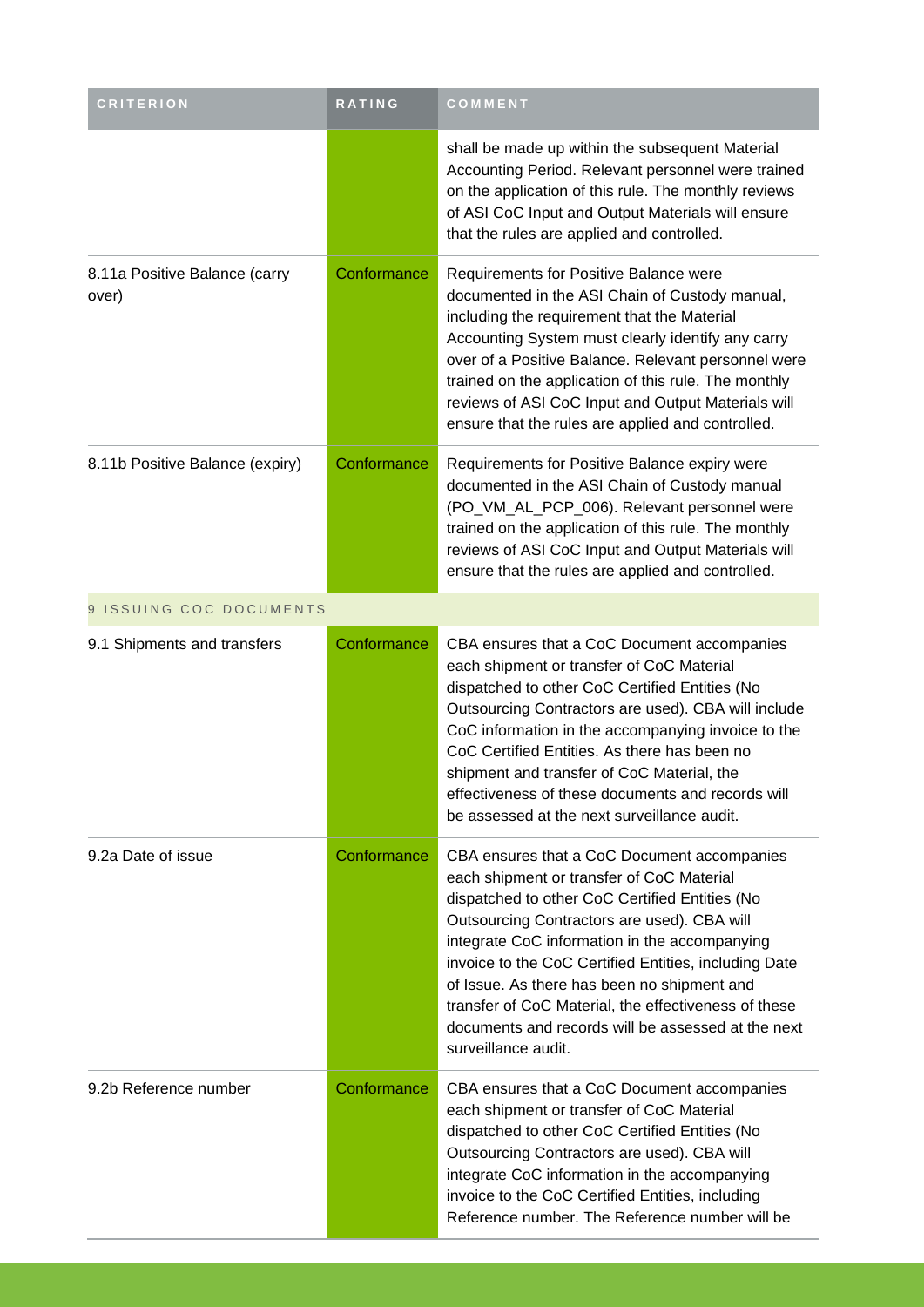| <b>CRITERION</b>           | RATING      | COMMENT                                                                                                                                                                                                                                                                                                                                                                                                                                                                                             |
|----------------------------|-------------|-----------------------------------------------------------------------------------------------------------------------------------------------------------------------------------------------------------------------------------------------------------------------------------------------------------------------------------------------------------------------------------------------------------------------------------------------------------------------------------------------------|
|                            |             | linked to CBA's Material Accounting System. As<br>there has been no shipment and transfer of CoC<br>Material, the effectiveness of these documents and<br>records will be assessed at the next surveillance<br>audit.                                                                                                                                                                                                                                                                               |
| 9.2c Issuing Entity        | Conformance | CBA ensures that a CoC Document accompanies<br>each shipment or transfer of CoC Material<br>dispatched to other CoC Certified Entities (No<br>Outsourcing Contractors are used). CBA will<br>integrate CoC information in the accompanying<br>invoice to the CoC Certified Entities, including the<br>Issuing Entity. As there has been no shipment and<br>transfer of CoC Material, the effectiveness of these<br>documents and records will be assessed at the next<br>surveillance audit.        |
| 9.2d Receiving customer    | Conformance | CBA ensures that a CoC Document accompanies<br>each shipment or transfer of CoC Material<br>dispatched to other CoC Certified Entities (No<br>Outsourcing Contractors are used). CBA will<br>integrate CoC information in the accompanying<br>invoice to the CoC Certified Entities, including the<br>Receiving customer.                                                                                                                                                                           |
| 9.2e Responsible employee  | Conformance | CBA ensures that a CoC Document accompanies<br>each shipment or transfer of CoC Material<br>dispatched to other CoC Certified Entities (No<br>Outsourcing Contractors are used). CBA will<br>integrate CoC information in the accompanying<br>invoice to the CoC Certified Entities, including the<br>Responsible employee who can verify the<br>information and Customer service contact details.                                                                                                  |
| 9.2f Conformance statement | Conformance | CBA ensures that a CoC Document accompanies<br>each shipment or transfer of CoC Material<br>dispatched to other CoC Certified Entities (No<br>Outsourcing Contractors are used). CBA will<br>integrate CoC information in the accompanying<br>invoice to the CoC Certified Entities, including the<br>Conformance statement. As there has been no<br>shipment and transfer of CoC Material, the<br>effectiveness of these documents and records will<br>be assessed at the next surveillance audit. |
| 9.2g Type of CoC Material  | Conformance | CBA ensures that a CoC Document accompanies<br>each shipment or transfer of CoC Material<br>dispatched to other CoC Certified Entities (No<br>Outsourcing Contractors are used). CBA will<br>integrate CoC information in the accompanying<br>invoice to the CoC Certified Entities, including the                                                                                                                                                                                                  |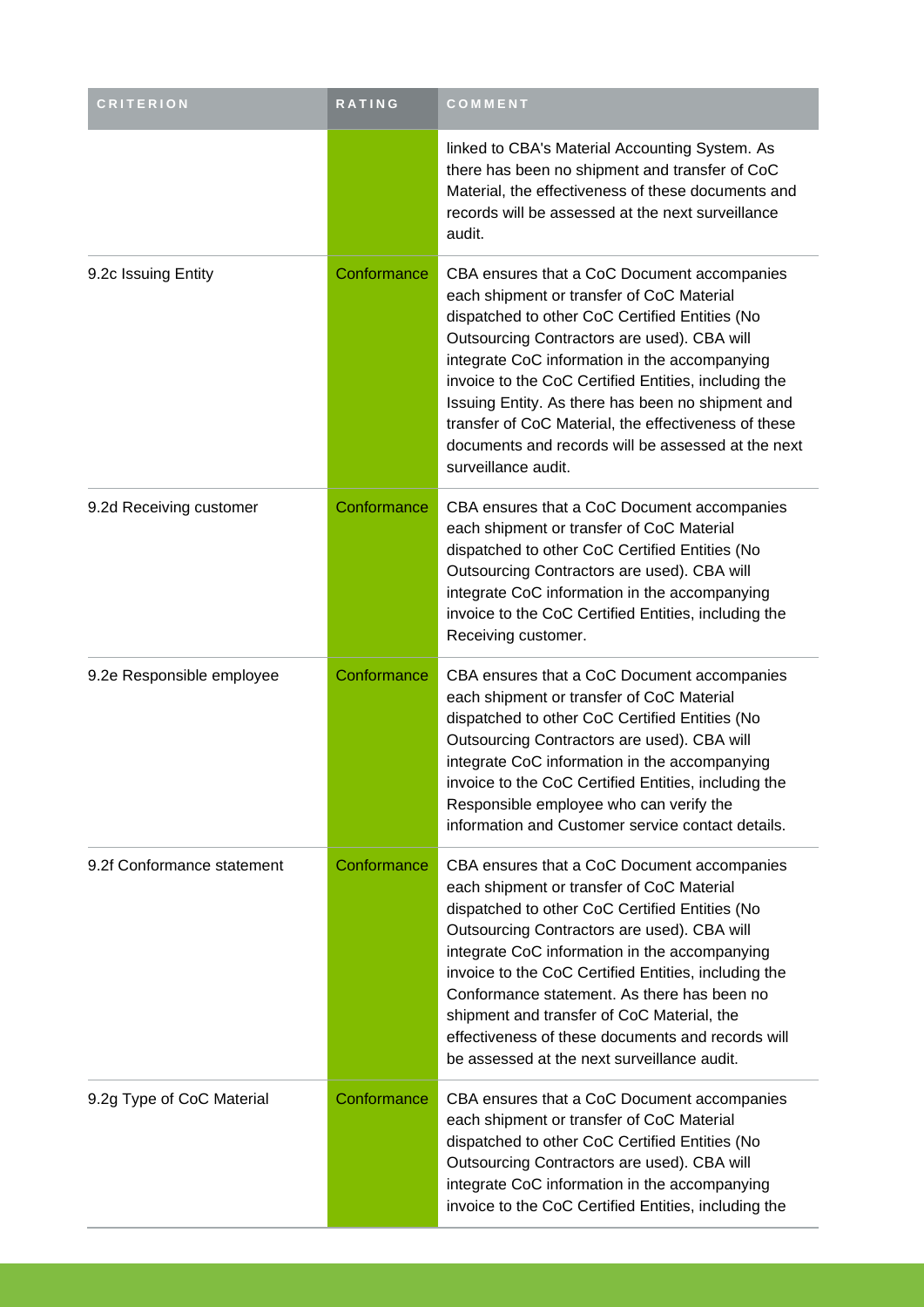| <b>CRITERION</b>                                | RATING                   | COMMENT                                                                                                                                                                                                                                                                                                                                                                                                                                                                                                              |
|-------------------------------------------------|--------------------------|----------------------------------------------------------------------------------------------------------------------------------------------------------------------------------------------------------------------------------------------------------------------------------------------------------------------------------------------------------------------------------------------------------------------------------------------------------------------------------------------------------------------|
|                                                 |                          | Type of CoC Material in the shipment. As there has<br>been no shipment and transfer of CoC Material, the<br>effectiveness of these documents and records will<br>be assessed at the next surveillance audit.                                                                                                                                                                                                                                                                                                         |
| 9.2h Mass of CoC Material                       | Conformance              | CBA ensures that a CoC Document accompanies<br>each shipment or transfer of CoC Material<br>dispatched to other CoC Certified Entities (No<br>Outsourcing Contractors are used). CBA will<br>integrate CoC information in the accompanying<br>invoice to the CoC Certified Entities, including the<br>Mass of CoC Material in the shipment As there has<br>been no shipment and transfer of CoC Material, the<br>effectiveness of these documents and records will<br>be assessed at the next surveillance audit.    |
| 9.2i Mass of total material                     | Conformance              | CBA ensures that a CoC Document accompanies<br>each shipment or transfer of CoC Material<br>dispatched to other CoC Certified Entities (No<br>Outsourcing Contractors are used). CBA will<br>integrate CoC information in the accompanying<br>invoice to the CoC Certified Entities, including the<br>Mass of total Material in the shipment. As there has<br>been no shipment and transfer of CoC Material, the<br>effectiveness of these documents and records will<br>be assessed at the next surveillance audit. |
| 9.3a Sustainability Data<br>(optional)          | <b>Not</b><br>Applicable | CBA does not intend to publish Sustainability data<br>on the CoC Documents with shipments.                                                                                                                                                                                                                                                                                                                                                                                                                           |
| 9.3b Sustainability Data (passing<br>on)        | <b>Not</b><br>Applicable | CBA does not intend to publish Sustainability data<br>on the CoC Documents with shipments.                                                                                                                                                                                                                                                                                                                                                                                                                           |
| 9.3c Post-Casthouse ASI<br>Certification status | <b>Not</b><br>Applicable | Not applicable to CBA's Certification Scope, as CBA<br>has an integrated aluminium value chain and does<br>not rely on Outsourcing Contractors for any<br>production process.                                                                                                                                                                                                                                                                                                                                        |
| 9.4 Supplementary Information<br>(optional)     | <b>Not</b><br>Applicable | CBA does not intend to publish Supplementary<br>Information on the CoC Documents with shipments.                                                                                                                                                                                                                                                                                                                                                                                                                     |
| 9.5 Response to verification<br>requests        | Conformance              | Customer service will be responsible for handling the<br>CoC requests from customers, aligned to CBA's<br>Quality System Management System. Relevant<br>personnel were trained on their duties under ASI<br>CoC Standard. We observed the system was robust<br>to document errors, corrective actions and any<br>potential preventive measures to meet ASI Chain of<br>Custody criteria.                                                                                                                             |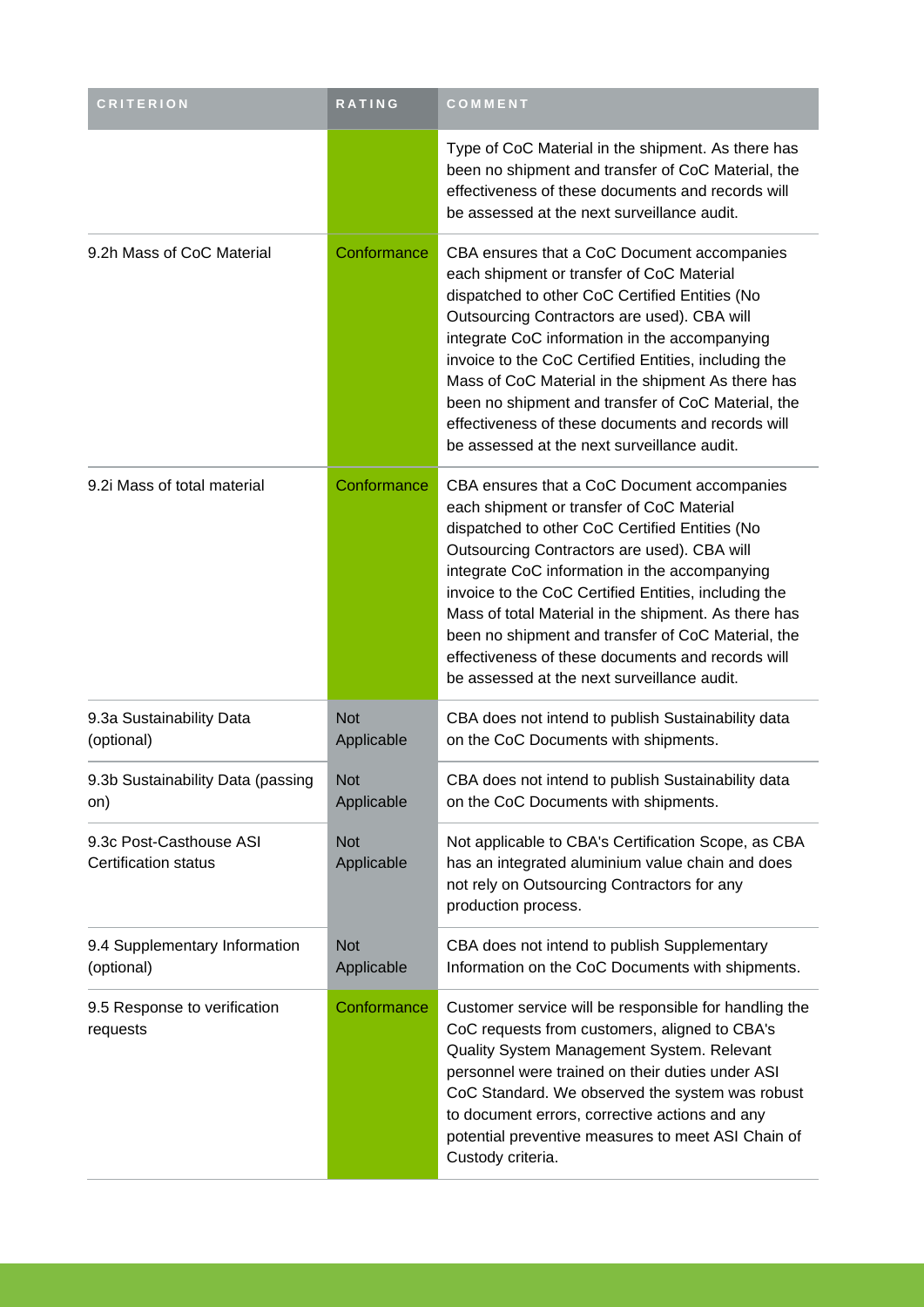| <b>CRITERION</b>                                        | <b>RATING</b>            | COMMENT                                                                                                                                                                                                            |  |  |
|---------------------------------------------------------|--------------------------|--------------------------------------------------------------------------------------------------------------------------------------------------------------------------------------------------------------------|--|--|
| 9.6 Error management                                    | Conformance              | Error management process is integrated within<br>CBA's Quality Management System. Non-<br>conformities, root causes and corrective actions<br>were identified and regularly monitored by CBA's<br>management team. |  |  |
| 10 RECEIVING COC DOCUMENTS                              |                          |                                                                                                                                                                                                                    |  |  |
| 10.1 Verify required information<br>included            | <b>Not</b><br>Applicable | CBA does not receive CoC Documents from other<br>Entities. The CoC Certification Scope includes an<br>integrated chain of custody from bauxite mine to<br>downstream processes.                                    |  |  |
| 10.2 Verify consistency with<br>shipments               | <b>Not</b><br>Applicable | CBA does not receive CoC Documents from other<br>Entities. The CoC Certification Scope includes an<br>integrated chain of custody from bauxite mine to<br>downstream processes.                                    |  |  |
| 10.3 Verify supplier CoC<br><b>Certification status</b> | <b>Not</b><br>Applicable | CBA does not receive CoC Documents from other<br>Entities. The CoC Certification Scope includes an<br>integrated chain of custody from bauxite mine to<br>downstream processes.                                    |  |  |
| 10.4 Error management                                   | <b>Not</b><br>Applicable | CBA does not receive CoC Documents from other<br>Entities. The CoC Certification Scope includes an<br>integrated chain of custody from bauxite mine to<br>downstream processes.                                    |  |  |
| 11 MARKET CREDITS SYSTEM: ASI CREDITS                   |                          |                                                                                                                                                                                                                    |  |  |
| 11.1a Material Accounting<br>System - allocation        | <b>Not</b><br>Applicable | CBA does not intend to use the ASI Market Credit<br>System. CBA implemented a Material Accounting<br>System based on mass balance.                                                                                 |  |  |
| 11.1b Link to Casthouse<br>Products                     | <b>Not</b><br>Applicable | CBA does not intend to use the ASI Market Credit<br>System. CBA implemented a Material Accounting<br>System based on mass balance.                                                                                 |  |  |
| 11.1c No double counting                                | <b>Not</b><br>Applicable | CBA does not intend to use the ASI Market Credit<br>System. CBA implemented a Material Accounting<br>System based on mass balance.                                                                                 |  |  |
| 11.1d No Positive Balance for<br><b>ASI Credits</b>     | <b>Not</b><br>Applicable | CBA does not intend to use the ASI Market Credit<br>System. CBA implemented a Material Accounting<br>System based on mass balance.                                                                                 |  |  |
| 11.2a Date of issue                                     | <b>Not</b><br>Applicable | CBA does not intend to use the ASI Market Credit<br>System. CBA implemented a Material Accounting<br>System based on mass balance.                                                                                 |  |  |
| 11.2b Reference number                                  | <b>Not</b><br>Applicable | CBA does not intend to use the ASI Market Credit<br>System. CBA implemented a Material Accounting<br>System based on mass balance.                                                                                 |  |  |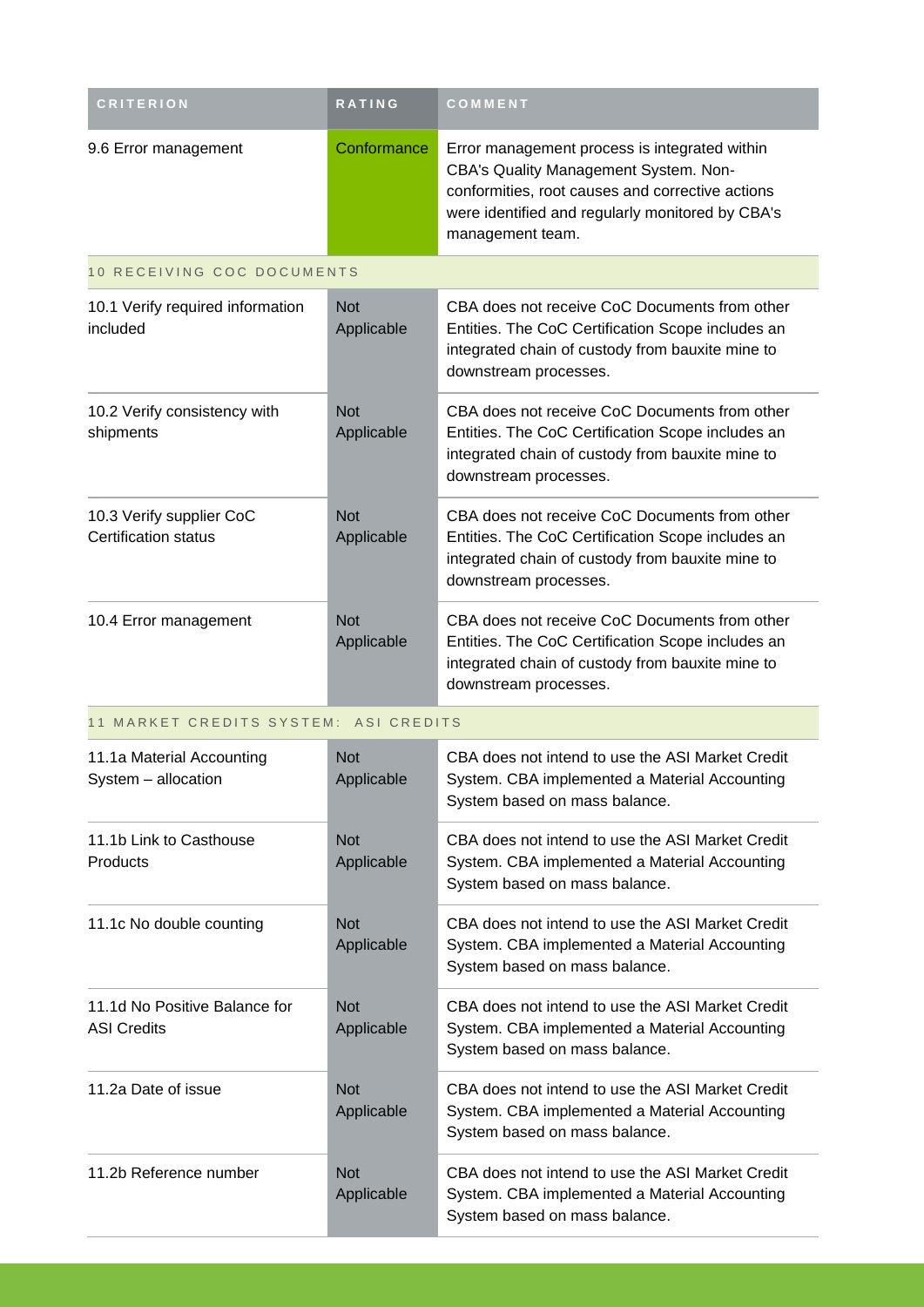| <b>CRITERION</b>                                          | RATING                   | COMMENT                                                                                                                            |  |
|-----------------------------------------------------------|--------------------------|------------------------------------------------------------------------------------------------------------------------------------|--|
| 11.2c Issuing Entity                                      | <b>Not</b><br>Applicable | CBA does not intend to use the ASI Market Credit<br>System. CBA implemented a Material Accounting<br>System based on mass balance. |  |
| 11.2d Receiving Entity                                    | <b>Not</b><br>Applicable | CBA does not intend to use the ASI Market Credit<br>System. CBA implemented a Material Accounting<br>System based on mass balance. |  |
| 11.2e Conformance statement                               | <b>Not</b><br>Applicable | CBA does not intend to use the ASI Market Credit<br>System. CBA implemented a Material Accounting<br>System based on mass balance. |  |
| 11.2f ASI Credits statement                               | <b>Not</b><br>Applicable | CBA does not intend to use the ASI Market Credit<br>System. CBA implemented a Material Accounting<br>System based on mass balance. |  |
| 11.2g Quantity                                            | <b>Not</b><br>Applicable | CBA does not intend to use the ASI Market Credit<br>System. CBA implemented a Material Accounting<br>System based on mass balance. |  |
| 11.3a CoC Certification Scope -<br>purchasing ASI Credits | <b>Not</b><br>Applicable | CBA does not intend to use the ASI Market Credit<br>System. CBA implemented a Material Accounting<br>System based on mass balance. |  |
| 11.3b Material Accounting<br>System - purchasing          | <b>Not</b><br>Applicable | CBA does not intend to use the ASI Market Credit<br>System. CBA implemented a Material Accounting<br>System based on mass balance. |  |
| 11.3c Expiry                                              | <b>Not</b><br>Applicable | CBA does not intend to use the ASI Market Credit<br>System. CBA implemented a Material Accounting<br>System based on mass balance. |  |
| 11.3d No re-trading                                       | <b>Not</b><br>Applicable | CBA does not intend to use the ASI Market Credit<br>System. CBA implemented a Material Accounting<br>System based on mass balance. |  |
| 11.3e No allocation to physical<br>products               | <b>Not</b><br>Applicable | CBA does not intend to use the ASI Market Credit<br>System. CBA implemented a Material Accounting<br>System based on mass balance. |  |
| 11.3f Verify supplier CoC<br><b>Certification status</b>  | <b>Not</b><br>Applicable | CBA does not intend to use the ASI Market Credit<br>System. CBA implemented a Material Accounting<br>System based on mass balance. |  |
| 11.3g Five years maximum for<br>ASI Credits purchasing    | <b>Not</b><br>Applicable | CBA does not intend to use the ASI Market Credit<br>System. CBA implemented a Material Accounting<br>System based on mass balance. |  |
| 12 CLAIMS AND COMMUNICATIONS                              |                          |                                                                                                                                    |  |